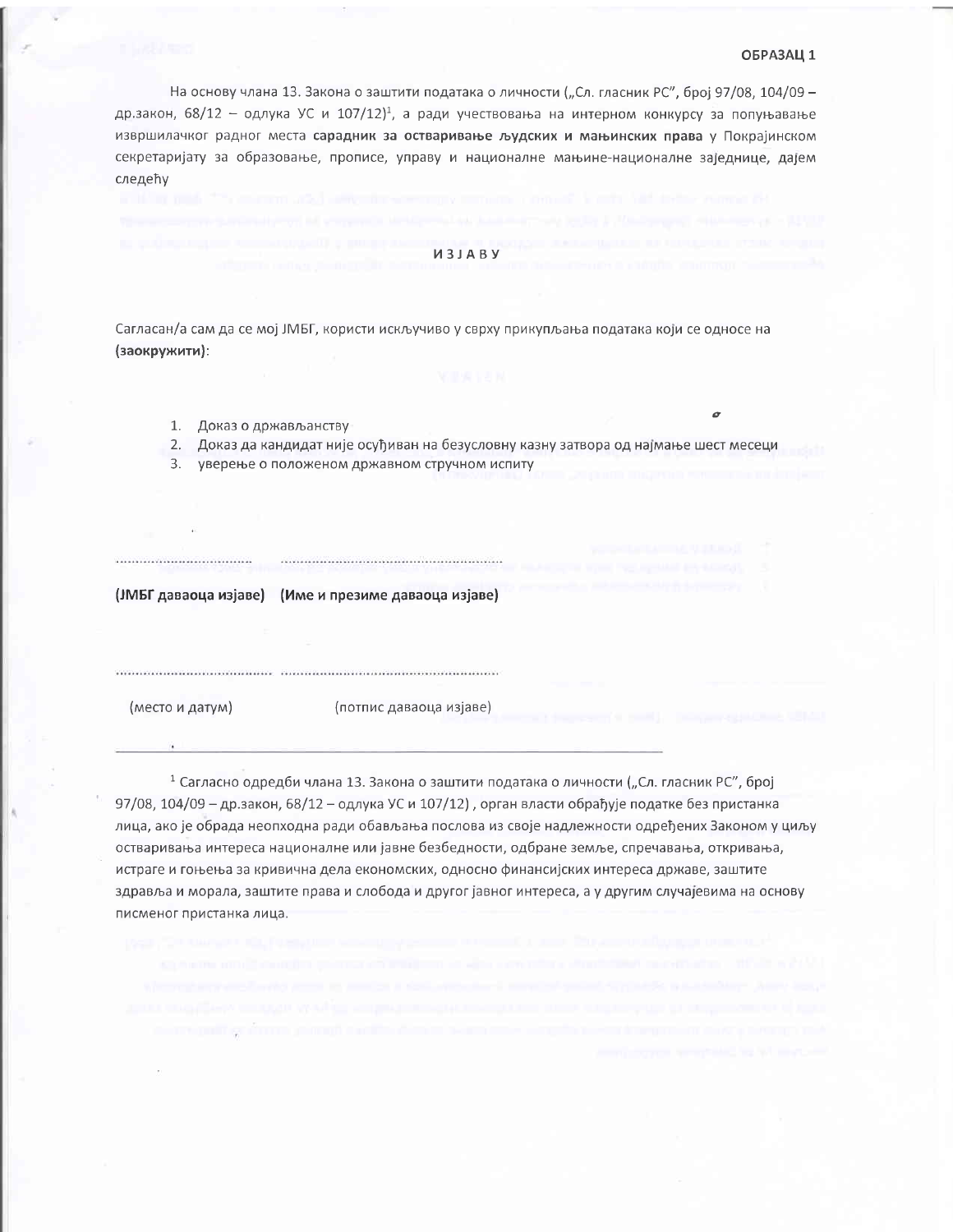На основу члана 103. став 3. Закона о општем управном поступку ("Сл. гласник РС", број 18/16 и  $95/18$  – аутентично тумачење)<sup>1</sup>, а ради учествовања на интерном конкурсу за попуњавање извршилачког радног места сарадник за остваривање људских и мањинских права у Покрајинском секретаријату за образовање, прописе, управу и националне мањине-националне заједнице, дајем следећу

## *M3JABY*

Изјављујем да ћу сам/а за потребе поступка прибавити и доставити, до истека рока за подношење пријава на наведени интерни конкурс, доказ (заокружити):

- 1. Доказ о држављанству
- 2. Доказ да кандидат није осуђиван на безусловну казну затвора од најмање шест месеци
- 3. уверење о положеном државном стручном испиту

....................................

(ЈМБГ даваоца изјаве) (Име и презиме даваоца изјаве)

(место и датум) (потпис даваоца изјаве)

1 Сагласно одредби члана 103. став 3. Закона о општем управном поступку ("Сл. гласник РС", број 18/16 и 95/18 – аутентично тумачење), у поступку који се покреће по захтеву странке орган може да врши увид, прибавља и обрађује личне податке о чињеницама о којима се води службена евиденција када је то неопходно за одлучивање, осим ако странка изричито изјави да ће те податке прибавити сама. Ако странка у року, не поднесе личне податке неопходне за одлучивање органе, захтев за покретање постука ће се сматрати неуредним.